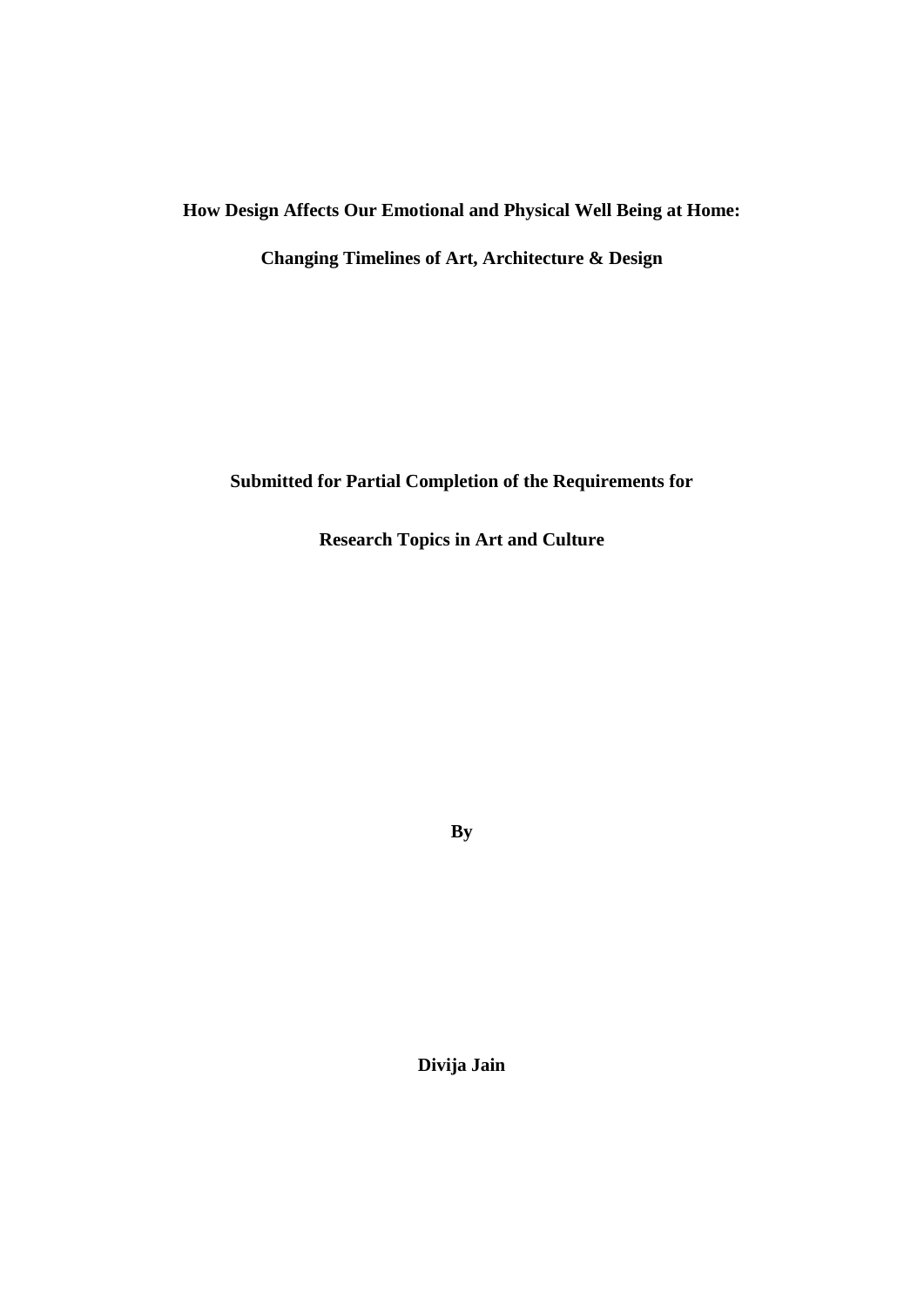### **DECLARATION FORM**

Student Name: Divija Jain

Program: Industrial Art and Design Practices

Semester: 7 (ODD) 2019-20

Unit: Term Paper (General Studies)

I, Divija Jain, confirm that this submission is my own work, is not copied from any other person's work (published or unpublished), and has not previously been submitted for assessment, either at Srishti Institute of Art, Design and Technology or elsewhere. I confirm that I have read and understood the Institute's regulations on plagiarism in the student's handbook and on the website. I hereby submit this assignment as partial requirement of the award of a degree by Srishti.

Students Signature:

Divillain

Date: November 8, 2019

Place: Bangalore

Term Paper Guide Name: Carl Lindquist

Term Paper Guide Signature: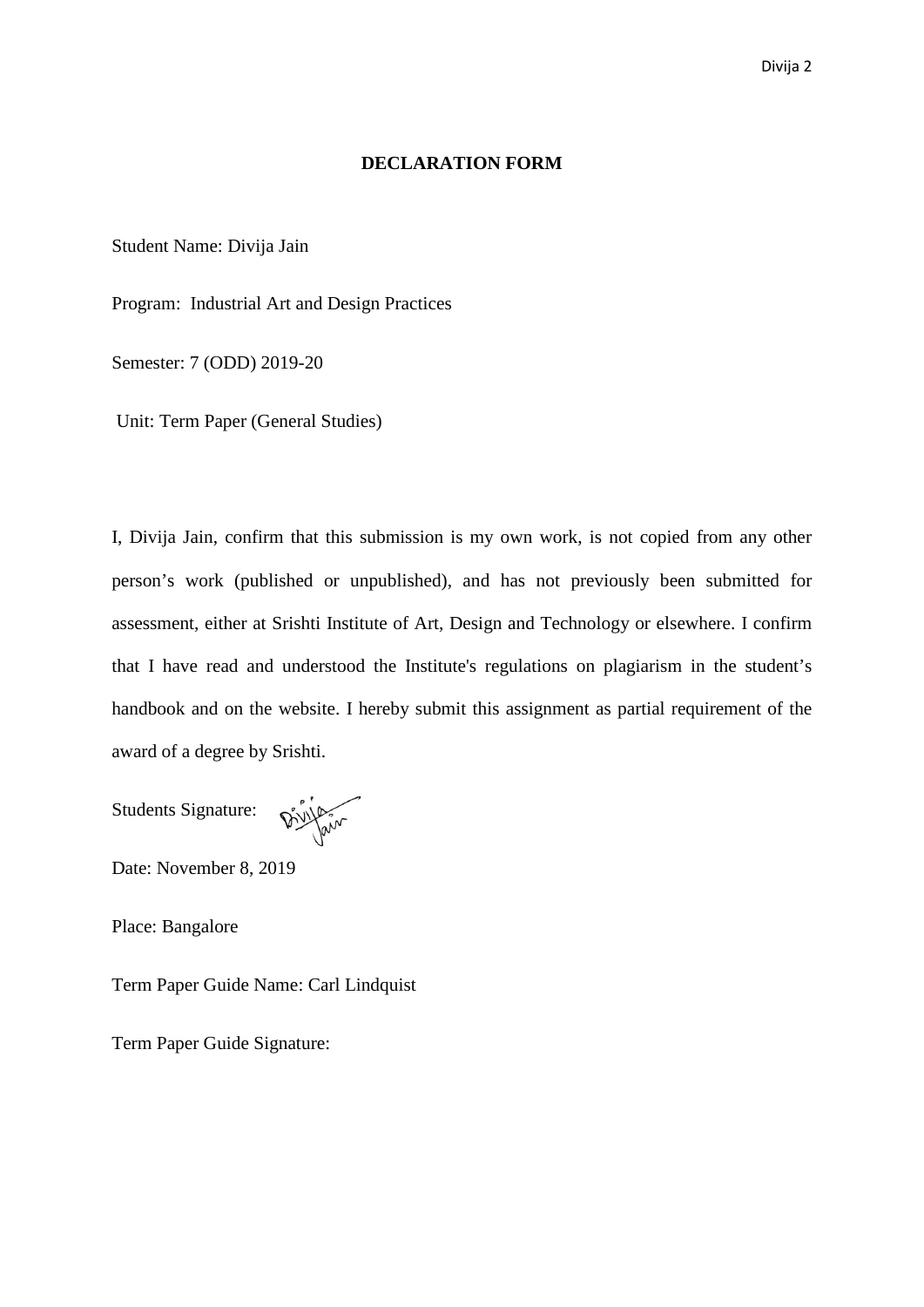#### **Introduction:**

Human beings are and were influenced by art and architecture every day through continuous contact with functional and aesthetic forms through visual culture. We have encountered a continuous flow of pattern in the way art helps gather knowledge and inspiration that eventually contributes to how we speak and view the world. It has helped us gain insights into our cultures, traditions and transition in the socio-economic aspect of society. "Since time immemorial, art has existed as long as a man"<sup>[1](#page-2-0)</sup>. Art is a natural part of us and helps us achieve better self-awareness and helps bridge the gap between cultures. Almost everyone has some form of art in their homes; a painting, a photograph, a living room table centerpiece etc. Art, architecture and design fall hand-in-hand. They are interdependent of each other and yet pose an individual quality. Design and architecture are both strategic tools for achieving social and businesses objectives. Everything around us, everything we interact with has been in someone's hands and dreams. They are in integral part of our lives, whether we are aware of them or not.

Our behaviour is influenced by objects and images that are surrounded by us. A good functional design, a beautiful painting, and welcoming interiors of a house are all essential components to understand our personal needs and appreciate the relationships we forge in this space today. In this growing world of technology, we are missing out on personal connections with ourselves and the people we share our space with, a creative space that gives us a chance to be inspiring, empowering and understanding our own social needs: It is important to remember how the history of art and architecture have impacted our lives and how design plays a role in bridging the gap between our wants, our needs and our emotional wellbeing. This paper will help realise and understand the importance of art, architecture and design in our lives, its revolutionary history and the reconstruction of everyday life.

<span id="page-2-0"></span> $1$  Lesli Walsh, "Why We All Need Art in Our Lives," Michipreneur, April 11, 2013.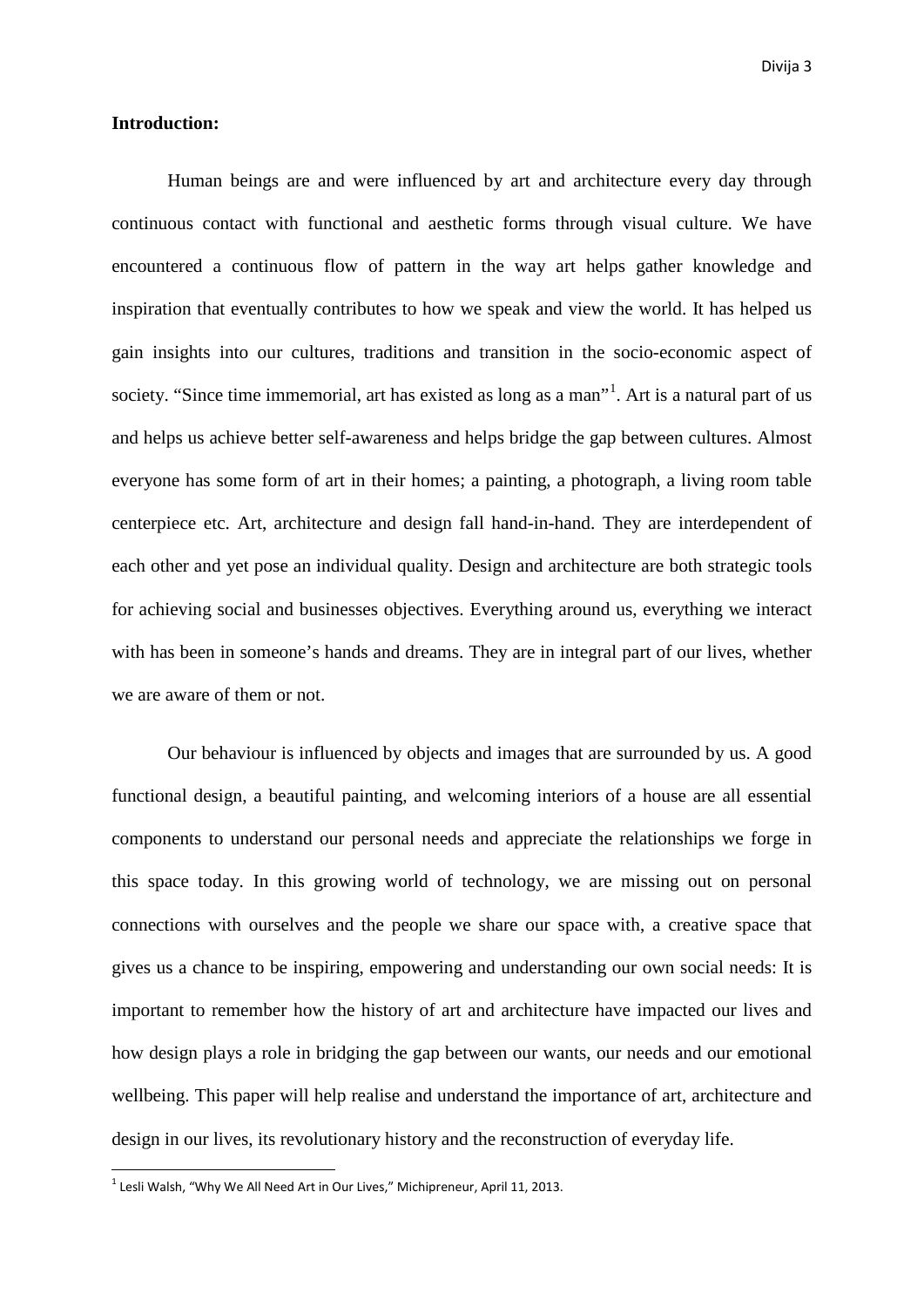## *History of Art, Architecture, and Design and Changes it has Brought:*

*Art* is visually striking and in the early 18th-20th centuries, the analysis of aesthetic qualities was indeed central in art history. During this time, art that imitated ancient Greek and Roman Art was considered to embody perfection. Five hundred years ago in renaissance Europe, this idea was originated and back then preservation of tradition was more valued than innovation. Art from the rest of the world was treated only marginally and from a colonialist perspective. Today, artists have turned away from the classical tradition, embracing new media and aesthetic ideals, and their opinions have shifted from understating its beauty and interpreting it in cultural ways<sup>[2](#page-3-0)</sup>. Art is subjective, it's a cultural construct that varies across time and is all around the space imbibed by our body. Art is a tool that emphasizes originality, creativity and imagination. The immense sociocultural changes that took place in the  $20<sup>th</sup>$  century led to the shift in traditional focus on painting, sculpture, and architecture to include minor arts such as ceramics, textiles and contemporary media. Today, globalism has impacted as the biggest social development faced by art history. This change not only brought rise to new ways of art but gave a new perspective to other pursuits like architecture and design.

*Architecture* defines truth, and buildings, although inanimate, are to an extent morally superior to men. They always tell the truth about those who made and used them.<sup>[3](#page-3-1)</sup> It brings out stories of all historians and students of history through buildings and provides unbiased historical written and oral records. Visual insensitivity has become a built-in characteristic and because of it we frequently neglect our great architectural heritage, how it shaped our life before and what changes has it brought since then. The interpretation of history has always nearly been influenced by political and religious beliefs and by literary fashions. The

<span id="page-3-1"></span>

<span id="page-3-0"></span><sup>&</sup>lt;sup>2</sup> *IESA Arts & Culture. "Why Study Art History?." Accessed August 29, 2019*<br><sup>3</sup> John Gloag. "The Significance Of Historical Research In Architectural And Industrial Design." *Journal Of The Royal Society Of Arts* 111, no. 5084 (1963): 635-48.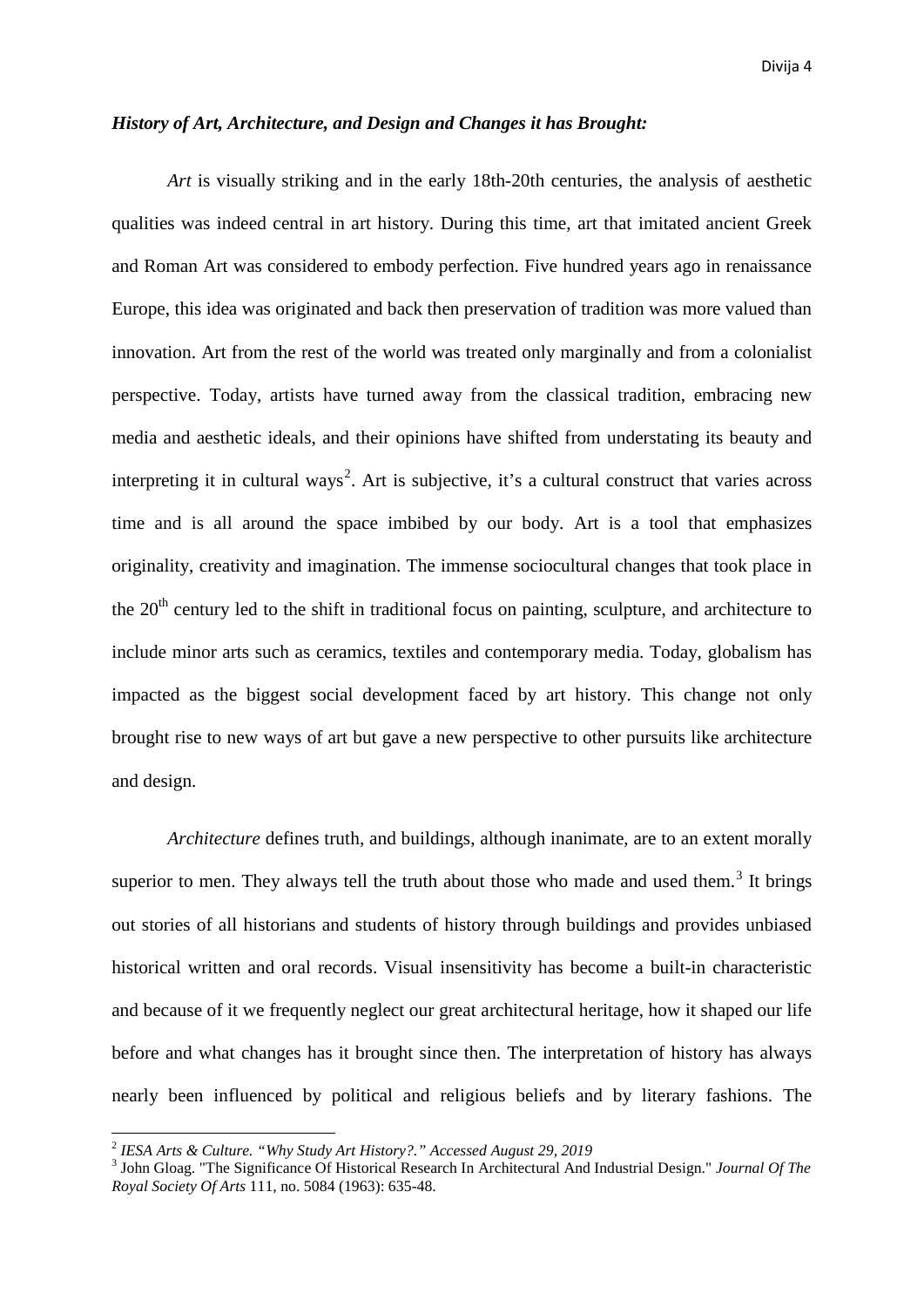diffusion of knowledge, acquainted with certain mechanical rules has contributed to the perfection of work in architecture and design throughout the nineteenth century. Buildings, whether ruined or intact, have the ability to recreate the past for us and sometimes even provide a direction or inspiration for the future. It provides a notion of belief, faith and happiness. When use governs form, architecture becomes a piece of intellectual art: when emotion governs form, faith takes over. Faith, can move mountains, create great architectural masterpieces; emotions of love and grief created the Taj Mahal, faith in Christendom inspired the gothic cathedrals and churches in Europe and England, impact of Islam on the world and characters of the first Arab rules are demonstrated by the work of Muslim builders.[4](#page-4-0)

Now preservation is not only the responsibility of historians but publishing accurate historical information about buildings is one of their functions and for this generation to understand and value it. The forthcoming generation should admire the turbulent inventiveness, the optimistic social experiments and appreciate the new Renaissance in architecture and industrial design.

*Design* is no longer easily ignored. It has grown to become a significant actor in pursuing the social, political and environmental challenges faced at global levels. Design has acquired many different meanings and associations because of refraction through still incompletely understood industrial, cultural and economic developments over the past 200 years. Design not only suffers from a general unwillingness of the culture to grant it the status of an activity worth studying and defining--an unwillingness shared by design practitioners who want design merely in terms of what designers do--but also form a fundamental ambiguity that the concept of design possesses.<sup>[5](#page-4-1)</sup> There exists a grouping of histories around the major design fields like industrial design, graphic design, communication design and in

<span id="page-4-1"></span><span id="page-4-0"></span><sup>&</sup>lt;sup>4</sup> Gloag, "The Significance Of Historical Research", 639.<br><sup>5</sup> Clive Dilnot. "The State of Design History, Part II: Problems and Possibilities." *Design Issues* 1, no. 2 (1984): 3-20. doi:10.2307/1511495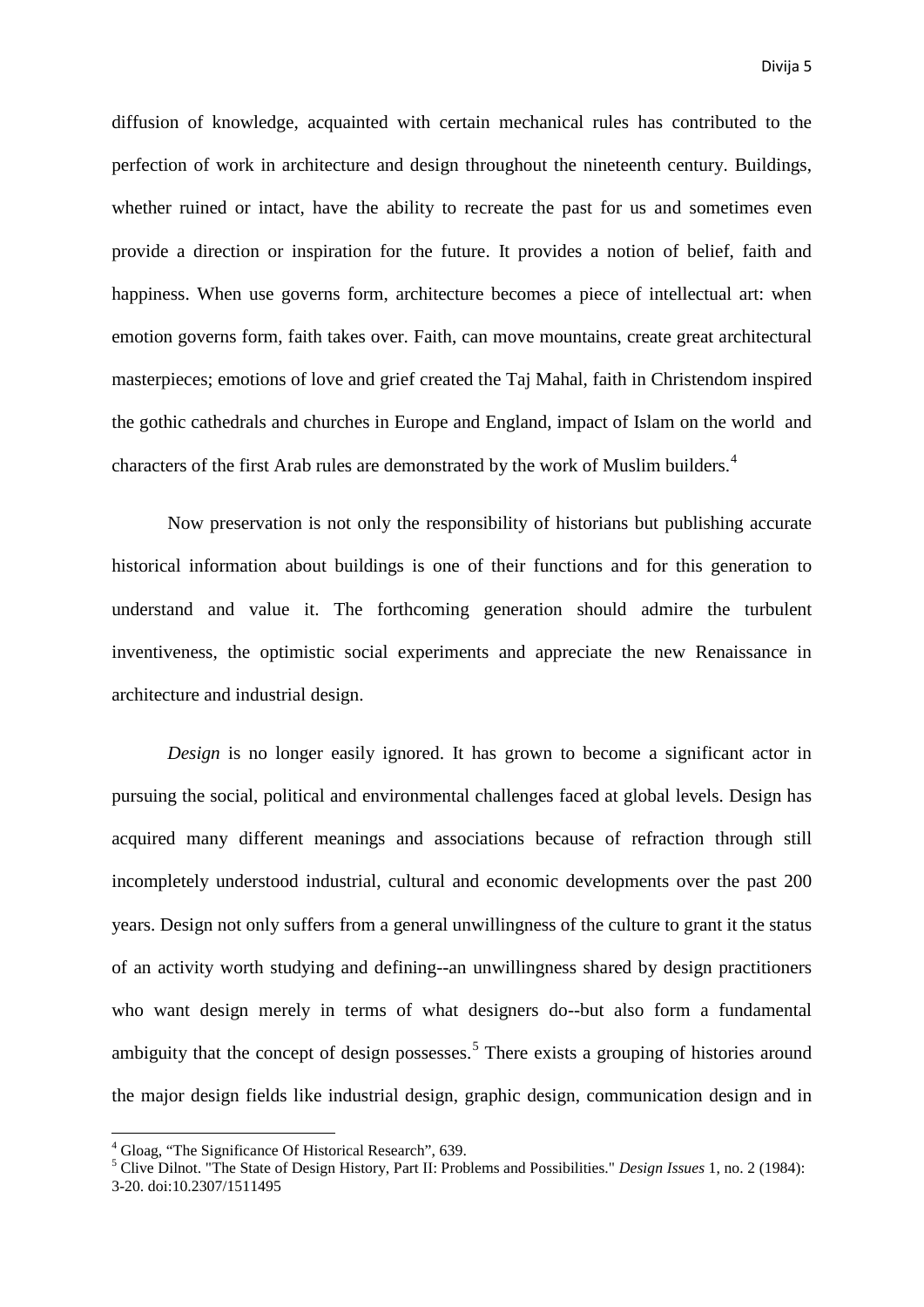dealing with post-1945 works, they are separated from architecture, just as architecture education is separated from art and design education. However, this doesn't hide the fact that we see histories of design activities exploring the various meaning of the generic term design.

Design is the key to our surroundings and the values of design that are transparently embodied in the form of products in such a way that we do not need to articulate them, but we do in the process produce a conscious-deeper understanding of design. As John Walker recently pointed out, art history long ago ceased characterising art: its real function now is that of constructing a particular tradition or way of looking at art and the critical concepts associated with this tradition. [6](#page-5-0) Design appears in the objects and images resulted by circumstances that do not coerce form, but certainly often manifest in form. The very fact that these forms of design organisations so manifest circumstances means they also act as evidence, often in powerful patterns and objects as well as the forms of design processes, and have an archaeological status. Lukas, whom Clark quotes, reads the "essence of history as lying within those structural forms which are the focal point of man's interaction with the environment at any given point" and which determine "the objective nature of both his inner and outer life".<sup>[7](#page-5-1)</sup> As mentioned above, design has been separated from architecture; however they have the commonality of exploring, solving issues and improving emotional well-being.

## *Emotional Design and Well-Being at Home:*

Emotions are reactions and feelings toward anything like object, place, people, and ideas. They either have pleasant or unpleasant quality. A substantial part of these emotions we feel is due to "cultural products" we use every day, such as art, clothing, accessories, and so forth. Emotions thus play a huge role in decision making and thus influence our purchase decisions. The challenge faced today by designers is how to design for emotions, or how do

<span id="page-5-1"></span><span id="page-5-0"></span><sup>&</sup>lt;sup>6</sup> John A. Walker, "Https: //www.scribd.com/document/21509909/value-of-a-general-model," (Oct 23, 2009), . <sup>7</sup> Lukacs, History and Class Consciousness, 153.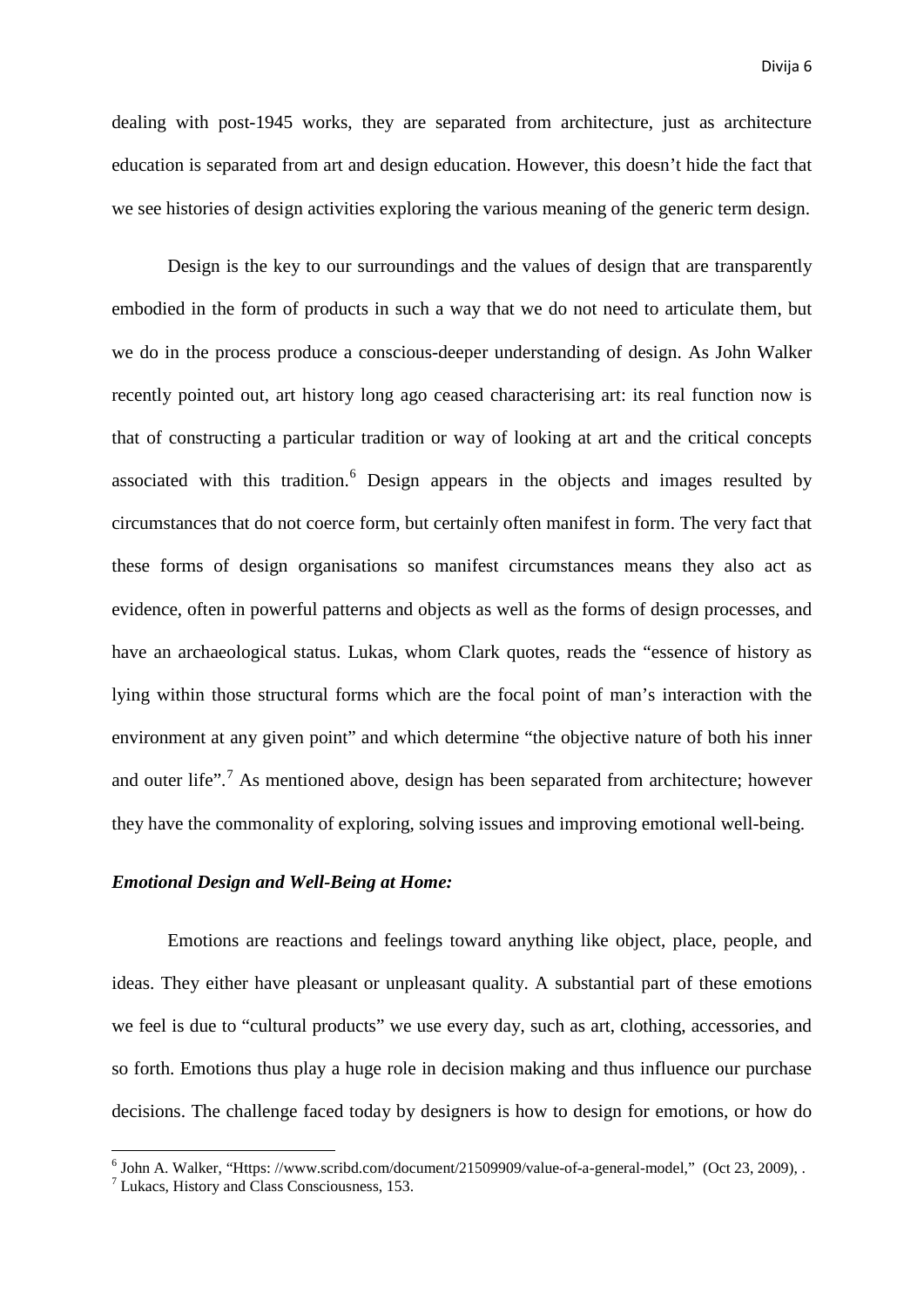emotions impact our design choices. Design, therefore, occurs in a different framework than before, concerning social change, the conservation of resources and energy, emerging environmental problems, and customer-oriented trends.<sup>[8](#page-6-0)</sup> The emotional response triggered by the use of the products varies for people with different backgrounds and cultures.

'Happiness' and pleasure in product use has four different categories as given by Jordan $(1997)^9$  $(1997)^9$  $(1997)^9$ :

- 1. Physio-pleasure: related to touching and holding of a product.
- 2. Social-pleasure: related to social relations and communication that a product enables.
- 3. Psycho-pleasure: gained when a product helps the user to establish a task.
- 4. Ideo-pleasure: related to values that a product and its use represent or support.

The surprising factor is that now we have evidence that aesthetically pleasing objects enable us to work better.<sup>[10](#page-6-2)</sup> Attractive things make people think more creatively. An anxious and tense mind will lead to making complex decisions and the solution is to find alternative solutions. In other words, happy people are more effective in finding alternative solutions and can tolerate minor difficulties. A positive effect arouses curiosity, builds creativity and engages the brain in an effective learning process. One is likely to see the bigger picture and overlook small problems. Designers can get away easily and effectively if the task performed by the product is fun and enjoyable.

How does design invoke a positive and negative effect? Our brain is programmed in a way that, throughout evolutionary history--food, warmth and protection give rise to positive  $effect<sup>11</sup>$  $effect<sup>11</sup>$  $effect<sup>11</sup>$ . Some conditions include comfortable places, harmonies music and sound,

<span id="page-6-0"></span> $8$  Oya Demirbilek & Bahar Sener (2003) Product Design, Semantics And Emotional Response, Ergonomics,  $46:13-14$ ,  $1346-1360$ .

<span id="page-6-1"></span><sup>&</sup>lt;sup>9</sup> Jordan PW, "The Four Pleasures-Taking Human Factors Beyond Usability", (Tampere Finland, Finnish Institute For Occupations Health. Helsinki) 2.

<span id="page-6-2"></span><sup>&</sup>lt;sup>10</sup> Donald A. Norman, *Emotional Design - Why We Love (Or Hate) Everyday Things* (New York: Basic Books, 2004), 10.

<span id="page-6-3"></span><sup>11</sup> Norman, *Emotional Design,* 29-30.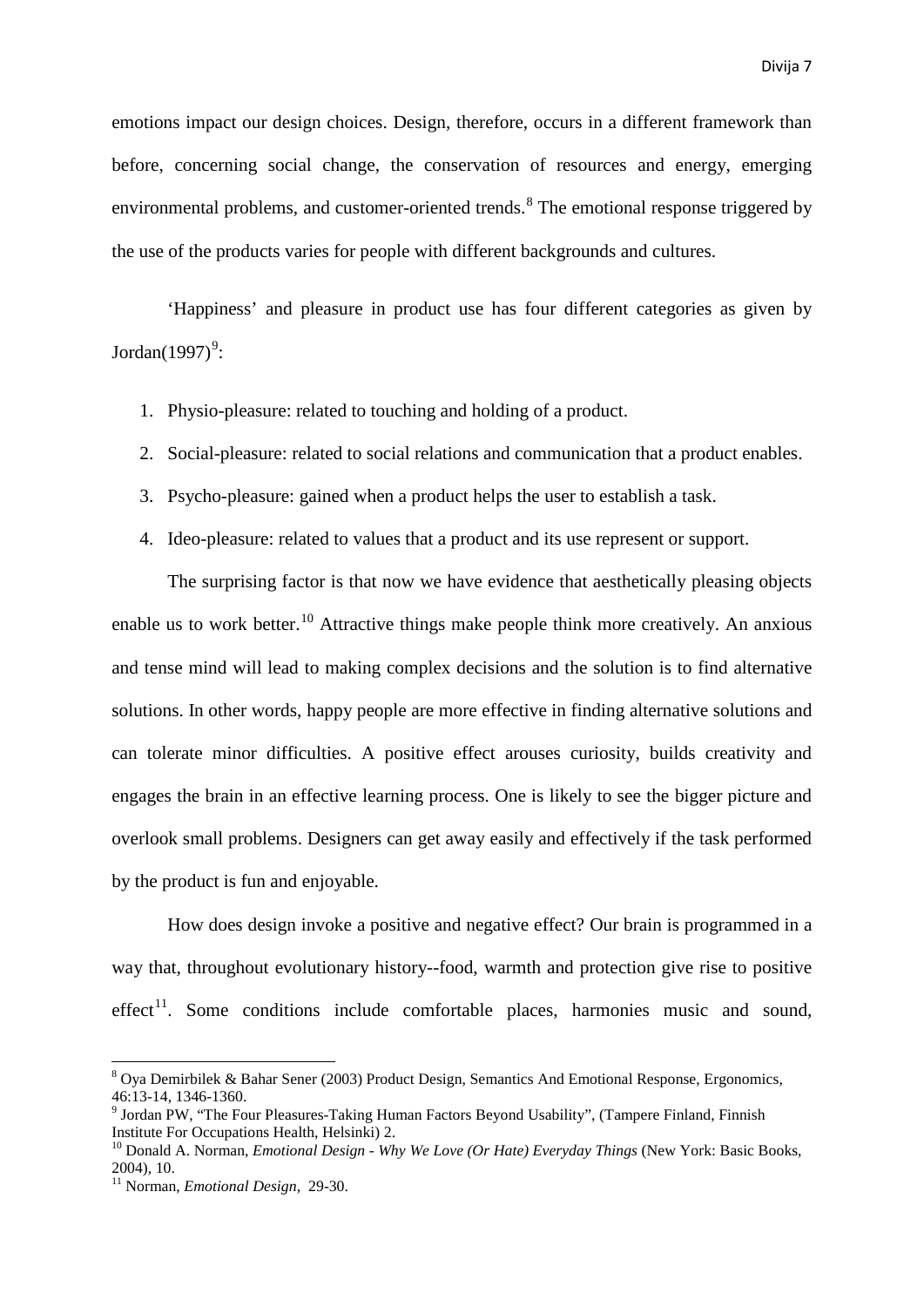"attractive" people, rounded, s smooth objects, bright hues and sensuous feelings. On the other hand, conditions such as heights, darkness, sharp objects, crowds of people, spiders, human faeces, appear to produce automatic negative affect. Our brain is prepared to learn language and structure, but the particular language we learn and the accent we speak in may differ with experiences. People's minds work in various ways, and emotions, traits, moods and personality are all aspects of the emotional domain.<sup>[12](#page-7-0)</sup> The way we use a product or service is all dependent on the emotional domain of the brain. They change as they are responsive to immediate events. The behaviour and reflective levels are sensitive to experience and our culture is what we choose to find appealing or not. So interpret we do, and over the many thousands or millions of pears of evolution, we have coevolved muscle systems that display our emotions.<sup>[13](#page-7-1)</sup>

Therefore as designers, the challenges are thought to be opportunities and there always find new approaches to explore. As a designer, one of the main motives is to satisfy the customer. The customer or user should feel a sense of belonging and satisfaction when using a product.

The distinction between the terms needs and wants is a traditional way of describing the difference between what is truly necessary for a person's activities (needs) versus what a person asks for (wants).<sup>[14](#page-7-2)</sup>

Our emotional wellbeing is, directly and indirectly, related to how we perceive the field of design and how designers find the appropriate audience and purpose.

Design finds itself in everything we see, we touch and we feel. The most significant aspect is that whatever we design, it is produced, received and used within an empathetically social context. Design is found in art, art is found in our homes, and homes are a major aspect in the field of architecture. The values associated with all the creative fields are defined as

<span id="page-7-1"></span><span id="page-7-0"></span> $\frac{12}{13}$  Ibid., 33.<br> $\frac{13}{14}$  Ibid.

<span id="page-7-2"></span>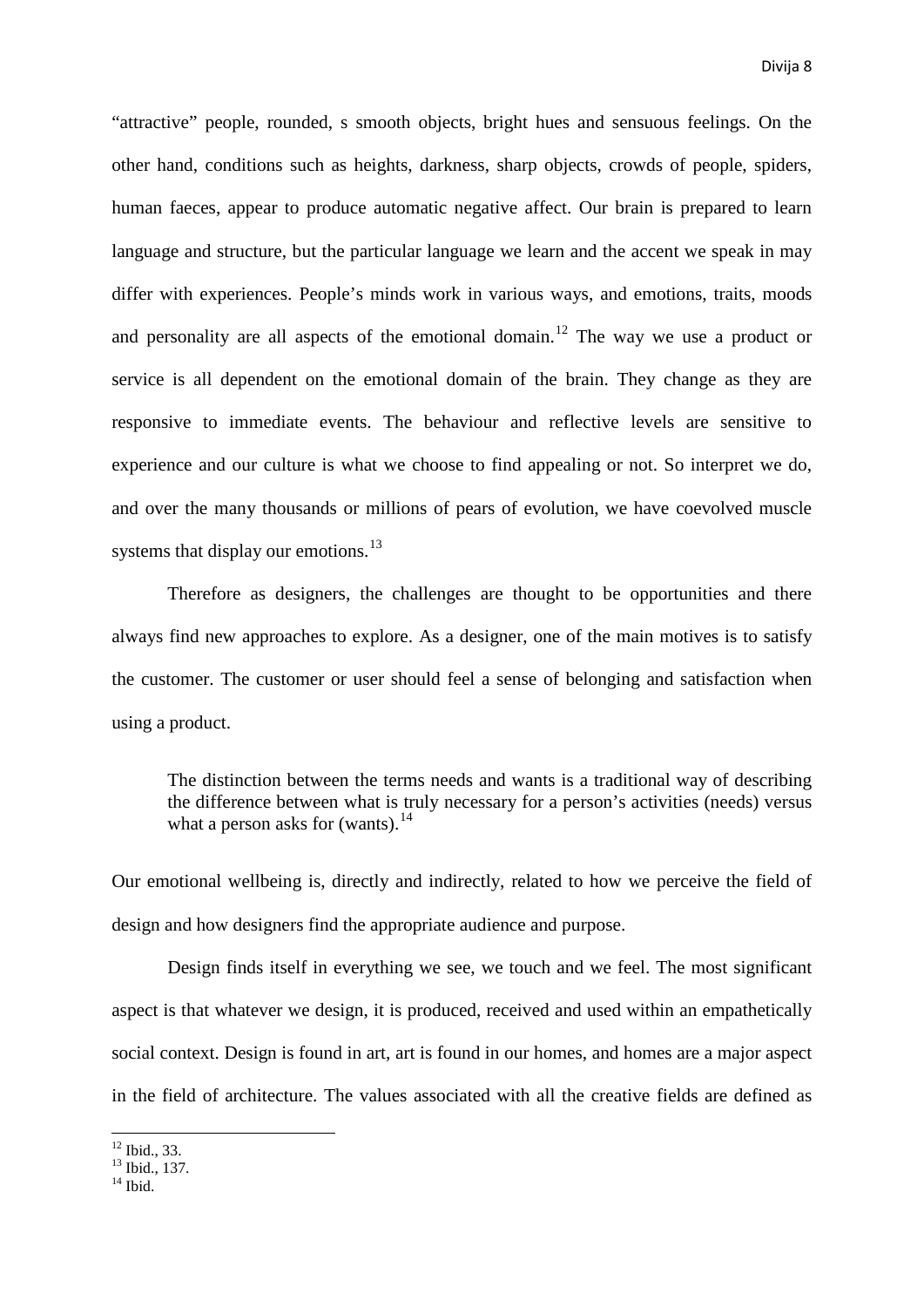utility, aesthetic appearances or functional form and are produced and shaped by our culture, economic status and social upbringing.

The ways we design and create things and live in our surroundings are reflections of the world around us.<sup>[15](#page-8-0)</sup> Surprisingly, all the aspects are coherent to the space we call "home". Home is a culmination of external factors such as architecture and design and how we get emotionally attached to our homes is usually shown by the way we design it and place objects or 'art'. A home is a combination of space, relationships, people and place. It is a personal haven where we can recline, reconnect and revitalise after a long day. Our emotional and physical needs are satisfied in our confined space, which we call home. According to the IKEA Report 2016, millennials (18-29 years) have greater expectations of emotional features such as art and design and that their home is unique. Home is a place where the 'we' and the 'me' are dependent on each other. The 'we' relates to interactions and shared activities among family members that nurture and build relationships and the 'me' relates to one's personal space for self-development. It is a place for recreation, a place for nurturing, a place to sit, eat and relax with your family and friends and place to be your own self.

How can we say that the things in our house affect our behaviour? First, how we express our identities; second, things we deliberately put in our homes for memories or creating thoughts that affect our own feelings; and the third way is how we relate to the activities we engage ourselves in. These aspects lead to a positive mind and thus lead to the realisation of values imparted from our historical backgrounds. It takes us forward in our lives and gives us a purpose. Design plays a crucial role in bridging the gap between our desires and our needs.

### **Conclusion:**

<span id="page-8-0"></span><sup>15</sup> IKEA, "Life at Home- What Makes a Home," *IKEA Home Report #3* (2016).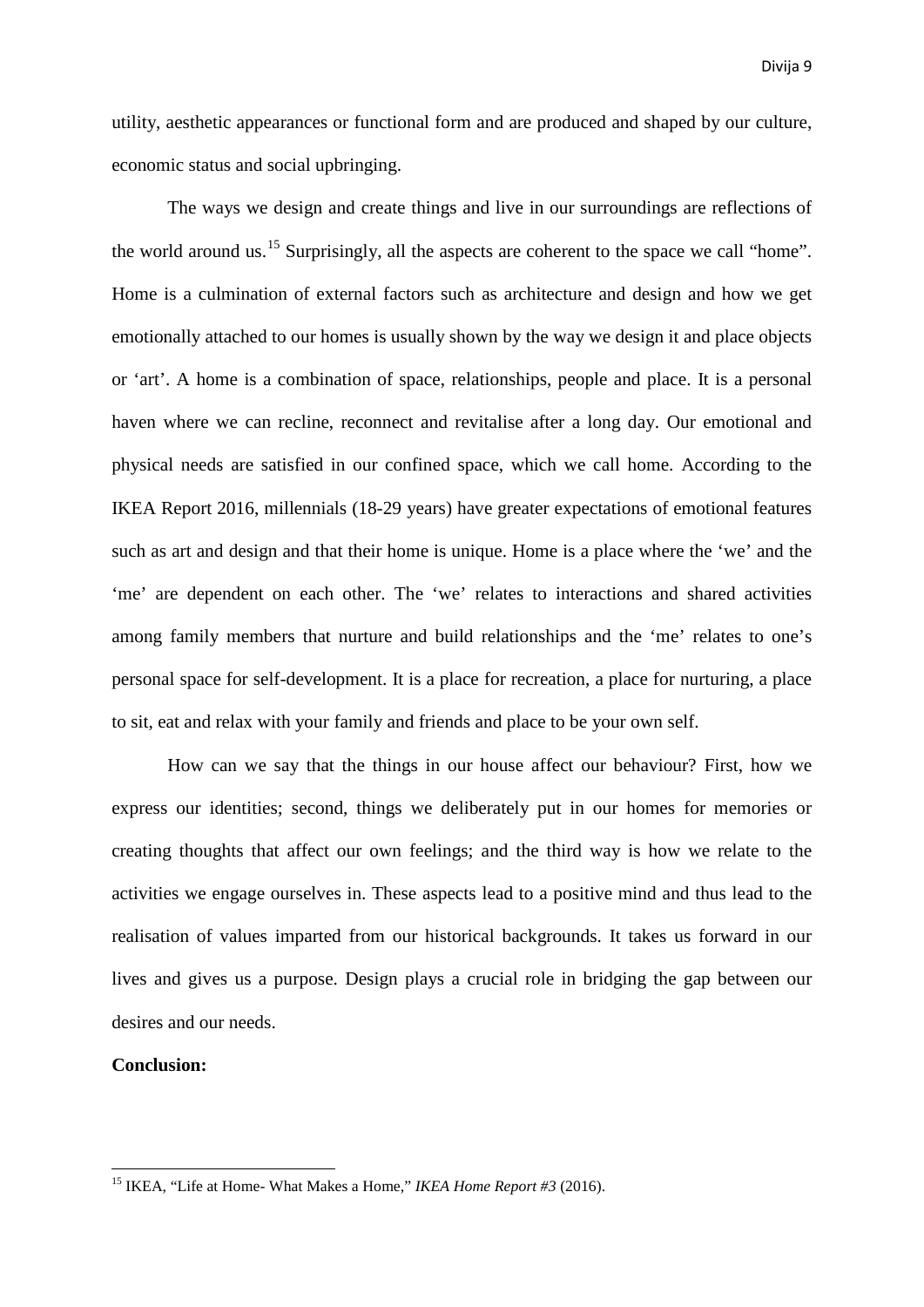As the research has demonstrated, it is important to understand our thoughts, our wants and our needs which are influenced by our past and present and can shape our future as well. The things we put in our homes are all reflections of our personalities and the essential building blocks of our wellbeing. Naturally, the home provides room for relationships in the best possible way, regardless of the space we live. There is a need to understand the link between our creative history and our future and the changes they have brought. Our home is a creative space that gives us a chance to be inspiring, empowering and understanding our emotional wellbeing through design. We are all designers. We manipulate our environments based on our needs, the things we keep in our living room, the furniture we use and the way we transform our houses into homes, spaces into places and things into belongings.<sup>[16](#page-9-0)</sup> Design is part of this occasion, but person interactions and emotional satisfaction is the key.<sup>[17](#page-9-1)</sup>

If there is a universal golden rule that will fit everybody, this is it: Have nothing in your houses that you do not know to be useful, or believe to be beautiful.<sup>[18](#page-9-2)</sup>

## **Bibliography:**

Demirbilek, Oya & Bahar Sener. "Product Design, Semantics and Emotional Response, Ergonomics", 2003, 46:13-14, 1346-1360

<span id="page-9-2"></span><span id="page-9-1"></span>

<span id="page-9-0"></span><sup>&</sup>lt;sup>16</sup> Norman, *Emotional Design*, 224.<br><sup>17</sup> Ibid. <sup>18</sup> Morris, "The Beauty of Life, Birmingham Society of Art and School of Design, Feb 19, 1880.